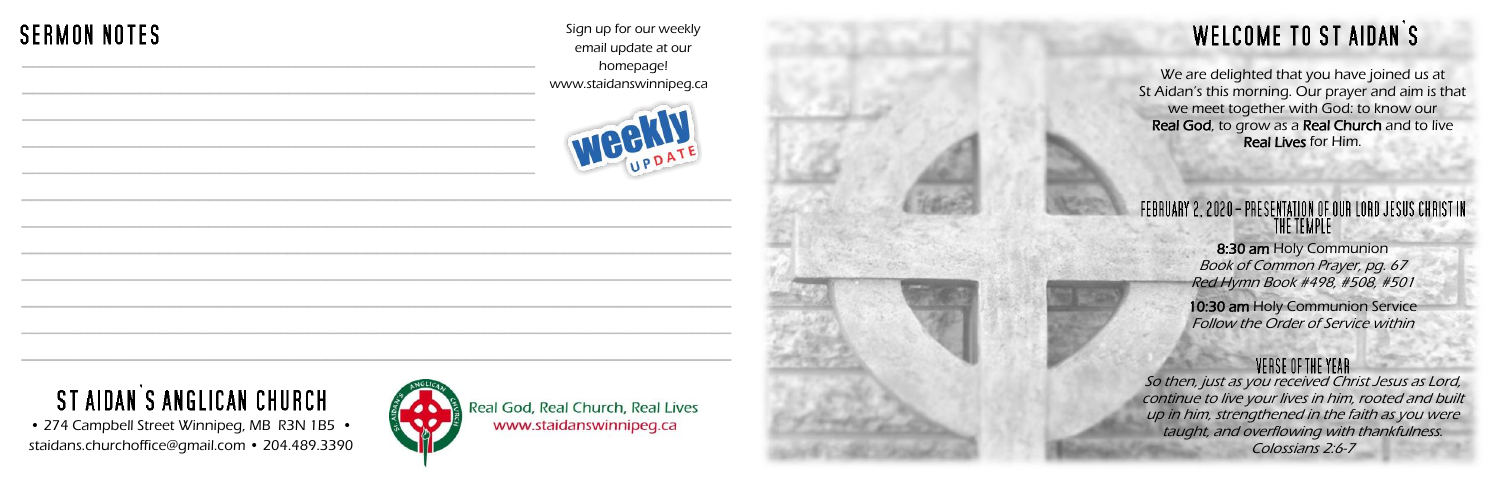

### VESTRY PERSON ON DUTY: BETHINA BADILOTTI

If you need to use the elevator, or find the nursery, etc.

### VISITING ST AIDAN'S?

- Thanks for joining us today!
- Welcome Card (in the pew pocket) can be filled out and left with a greeter

## SUNDAY CLASSES

Contact Sue Kapilik (quila@mymts.net) for details.

- Nursery for children under 3
- Three weekly classes during Sunday Service

1. Age 3 to Grade 3 (Godly Play curriculum) 2. Grade 4 to 6

### (Gospel Project Curriculum - Year 2)

3. Grade 7 & 8

(Gospel Project Curriculum - Year 2)

# **TODAY'S SERVICE**

### SCRIPTURE OF THE DAY

The earth is the Lord's and everything in it. He calls the nation to seek after Him as He is Lord of heaven and earth. Together with our original peoples, Anishinabe and Cree, and our newcomers, we pray for reconciliation between God and ourselves, and among all our peoples through the ages. We thank the Lord for the gift of this land, Canada, and commit to pray for her welfare, under God.

This is a light to reveal God to the nations and the glory of his people Israel. Luke 2:32

# STAFF/VOLUNTEER EMAIL CONTACTS

### COLLECT OF THE DAY

READ

SERMON

|            | Dave Labdon, Incumbent:<br><u>staidans.pastor@qmail.com</u>                             |
|------------|-----------------------------------------------------------------------------------------|
| ነԲ         | Les Kovacs, Ministry Coordinator:<br><u>staidans.mco@qmail.com</u>                      |
|            | Chris Barnes, Mission/Outreach Coordinator:<br>staidans.missioncoordinator@gmail.com    |
|            | Lory Persaud, Office Administrator:<br>staidans.churchoffice@gmail.com                  |
| $\epsilon$ | Merle West, Rector's Warden:<br><u>staidans.warden@qmail.com</u>                        |
| all        | <b>Jan Jones, People's Warden:</b><br><u>staidans.peopleswarden@gmail.com</u>           |
|            | Debbie Hall, Resource/Volunteer Coordinator:<br>staidans.giftgirl@gmail.com             |
| ٦Ś         | <b>Jeff Hall</b> , Chair, Finance Committee:<br><u>staidans.parishfinance@gmail.com</u> |
|            | Margaret Friesen, Deacon:<br><u>friesenmargaret215@gmail.com</u>                        |

We have many small groups established in the church of all shapes and sizes. Our desire is to help every member and visitor to our church find a hom within a small group.

If you are interested in getting connected, please call 204.489.3390 or email Chris Barnes at [staidans.missioncoordinator@gmail.com](mailto:staidans.missioncoordinator@gmail.com)

Blessed are you, O Lord our God, for you have sent us your salvation. Inspire us by your Holy Spirit to recognize him who is the glory of Israel and the light for all nations, your Son Jesus Christ our Lord.

| INGS | Psalm 133;              | (pg. 422) |
|------|-------------------------|-----------|
|      | James 4:1-12; (pg. 771) |           |
|      | John 17:20-26 (pg. 750) |           |

Acts of the Holy Spirit #3: "Conflict and Division in the Church" By Les Kovacs

# LOOKING FOR A SMALL GROUP?

At St Aidan's, we believe that small groups:

-are indispensable to the life of the individual -are indispensable to the life of the local church -provide an environment where essential life and the heartbeat of the church is found -serve together/support one another in love -reach out to community -grow in knowledge/love of God -grow our gifting to serve him.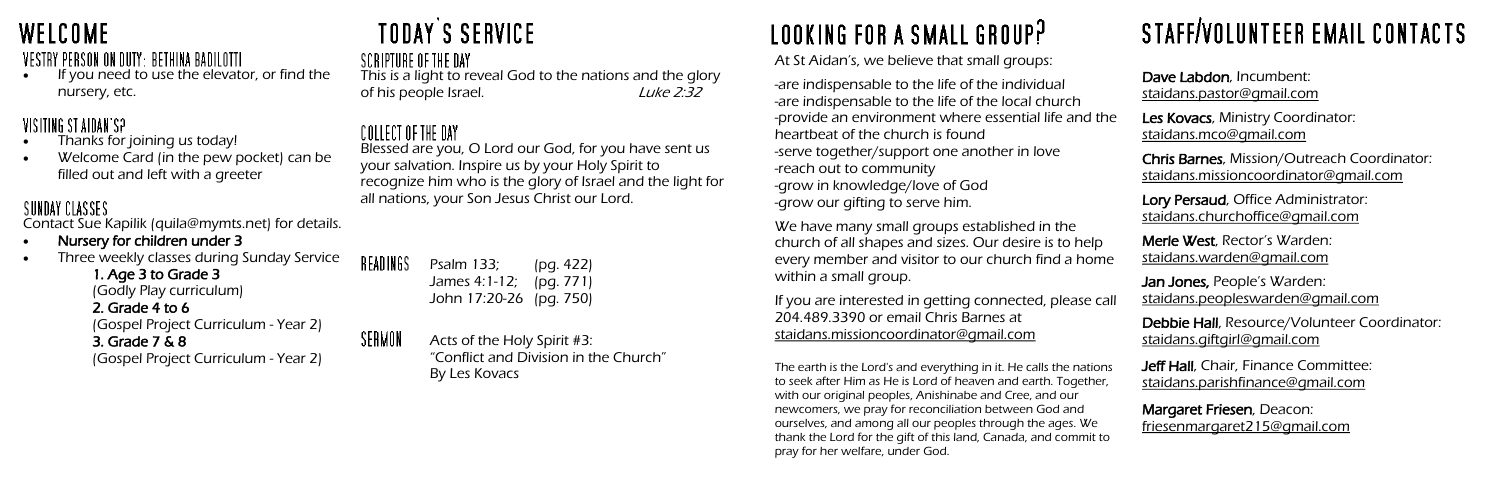Pastor Dave Labdon 204.489.3390 /204.837.1277 Staff/Office

Les Kovacs, Chris Barnes or Lory Persaud 204.489.3390 Rector's Warden Merle West 204.293.5437 People's Warden Jan Jones 431.337.5621 (call or text) Pastoral Team Deacon Margaret Friesen 204.229.5198 Please speak to the appropriate person dependent on reason for contact or emergency. In the absence of the Pastor, please work downwards through the above list.



#### VESTRY PERSON Phil Watts

SPEAKING Acts of the Holy Spirit #4: "Worship in Spirit and Truth" By Pastor Dave Labdon

| <b>GOD CALLS</b>          | <b>GOD SPEAKS</b>     |
|---------------------------|-----------------------|
| Prelude                   | Readings              |
| Welcome & Notices         | Anthem                |
| <b>Collect for Purity</b> | <b>Gospel Reading</b> |
| Processional Hymn #482    | Sermon                |
| Second Hymn #480          | Nicene Creed          |
| Scripture Sentence        | Prayers of the People |
| Collect of the Day        | Confession/Absolution |
| Alpha Promo               | The Peace             |
| Children's Blessing       | Offertory Hymn #202   |
|                           | Doxology              |

#### NEED TO SPEAK TO SOMEONE?

READINGS Genesis 4:1-13; Psalm 96; 1 Corinthians 14:26-33, 39-40; John 4:19-26

|  | $10:30$ am of |  |
|--|---------------|--|
|  |               |  |

#### GOD GIVES

Holy Eucharist Sanctus The Lord's Prayer Agnus Dei Communion Hymn #271 Ministry Hymn #284

#### GOD SENDS

Prayer After Communion Blessing Recessional Hymn #491 Dismissal Postlude



8:30 am Holy Communion 10:30 am Worship Service

Feb 9: Sunday 7 pm Young Adults (at Gwen & Jamie's) **NEXT SUNDAY** 

### – FEBRUARY 9 — FIFTH SUNDAY AFTER EPIPHANY

# **WEEK AT A GLANCE**

Feb 4: Tuesday 1 pm Staff Mtg 7 pm Youth Centre Visit

Feb 5: Wednesday 12:30 pm Leadership Prayer

> Feb 6: Thursday 7 pm Choir Rehearsal

> > Pastor Dave and his wife Elaine moved with his family to St Aidan's in August 2013. Pastor Dave has been a Priest, ordained in the Church of England, for some ten years. This follows service as a Police

officer for over twenty-five years. Elaine is a midwife here in Winnipeg. Both desire the Lord Jesus Christ to be the reality, purpose and joy of peoples lives; what we have been created for. Please say hello to either of them if this is your first visit.

Those wanting to give a tithe or offering to St Aidan's are welcome to use the Debit Machine located at the North corner of the Narthex. If you wish to be receipted for your donation, please use the envelope provided to place the merchant copy receipt in the offering plate.



The parish now has a battery booster to safely boost a vehicle if your vehicle won't start at the church. See the Vestry Person or Valet Person on Duty for assistance.

# RDER OF SERVICE